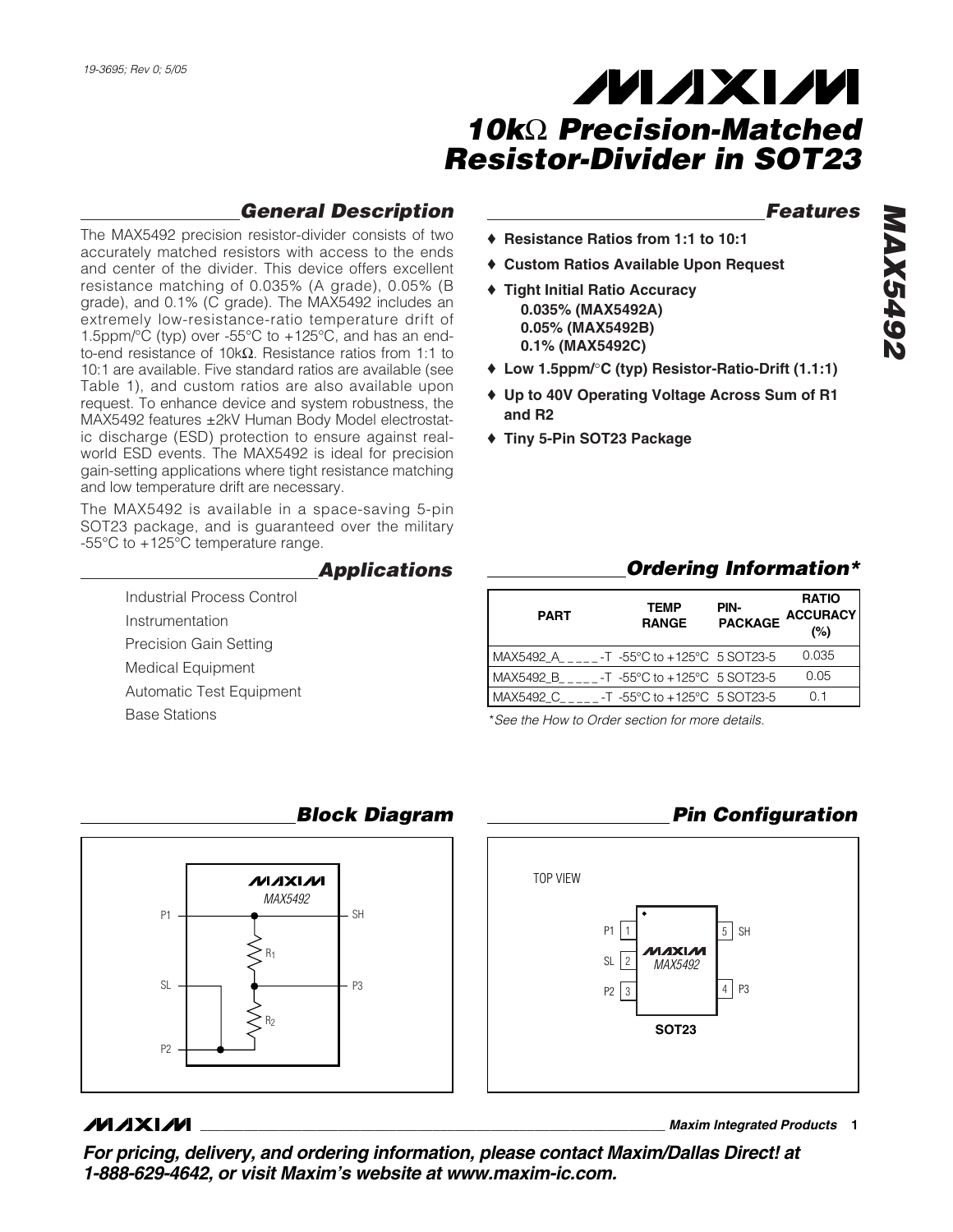## **ABSOLUTE MAXIMUM RATINGS**

| Continuous Power Dissipation $(T_A = +70^{\circ}C)$ |  |
|-----------------------------------------------------|--|
| 5-Pin SOT23 (derate 7.1mW/°C above +70°C)571.4mW    |  |
|                                                     |  |

| Operating Temperature Range 55°C to +125°C |  |
|--------------------------------------------|--|
|                                            |  |
|                                            |  |
| Lead Temperature (soldering, 10s)+300°C    |  |

*Stresses beyond those listed under "Absolute Maximum Ratings" may cause permanent damage to the device. These are stress ratings only, and functional operation of the device at these or any other conditions beyond those indicated in the operational sections of the specifications is not implied. Exposure to absolute maximum rating conditions for extended periods may affect device reliability.*

# **DC ELECTRICAL CHARACTERISTICS**

(T<sub>A</sub> = -55°C to +125°C, unless otherwise noted. Typical values are at T<sub>A</sub> = +25°C.) (Note 1)

| <b>PARAMETER</b>                                     | <b>SYMBOL</b> | <b>CONDITIONS</b>                    | <b>MIN</b> | <b>TYP</b>     | <b>MAX</b>  | <b>UNITS</b> |
|------------------------------------------------------|---------------|--------------------------------------|------------|----------------|-------------|--------------|
|                                                      |               | MAX5492_A, $T_A = +25^{\circ}C$      |            |                | $\pm 0.035$ |              |
| Initial Resistor-Ratio Error (Note 2)                |               | MAX5492_B, $T_A = +25^{\circ}C$      |            |                | ±0.05       | $\%$         |
|                                                      |               | MAX5492_C, $T_A = +25^{\circ}C$      |            |                | ±0.1        |              |
|                                                      |               | Ratio 1.1:1                          |            | 1.5            |             |              |
| Resistance-Ratio Temperature<br>Coefficient (Note 3) |               | Ratio 1.5:1                          |            | 3              |             | ppm/°C       |
|                                                      |               | Ratio 3.2:1 $\leq$ ratio $\leq$ 10:1 |            | 5.5            |             |              |
| Absolute Temperature Coefficient<br>of Resistance    | <b>TCR</b>    | (Note 4)                             |            | 35             |             | ppm/°C       |
| Voltage Coefficient of Resistance                    | <b>VCR</b>    | (Note 5)                             |            | 0.1            |             | ppm/V        |
| End-to-End Resistance $(R_1 + R_2)$                  |               |                                      | 9.25       | 10             | 10.75       | kΩ           |
| Continuous Working Voltage<br>Between P1 and P2      | $V_{P1-P2}$   |                                      | $-40$      |                | $+40$       | $\vee$       |
| P1, P2, P3, SL, SH Capacitance                       |               |                                      |            | $\overline{c}$ |             | рF           |
| Resistance-Ratio Stability                           |               | 2000 hours at $+70^{\circ}$ C        |            | ±0.03          |             | $\%$         |
| -3dB Bandwidth                                       | $f_{3dB}$     | 1.1:1 ratio (Note 6)                 |            | 30             |             | <b>MHz</b>   |
| <b>Thermal Noise</b>                                 |               | (Note 7)                             |            | 45             |             | <b>µVRMS</b> |
| <b>Current Noise</b>                                 |               | (Note 8)                             |            | $< -30$        |             | dB           |
| Maximum Power Rating                                 |               |                                      |            | 160            |             | mW           |

**Note 1:** The MAX5492 is 100% production tested at T<sub>A</sub> = +25°C. Specifications over -55°C to +125°C are guaranteed by design and characterization.

∆

 $\big($ ⎝  $\left(\frac{R_1}{R_2}\right)$ ⎠ ⎟

1

∆

 $\big($ ⎝  $\left(\frac{R_1}{R_2}\right)$ ⎠

 $\overline{1}$ 2

R R

R R

×

1 2

R R

R R

×

 $\overline{1}$ 2

∆

∆

V

T

**Note 2:** Testing conditions:  $T_A = +25^{\circ}C$ ,  $V_{P1-P2} = 10V$  and  $40V$ .

**Note 3:** Resistance-ratio temperature coefficient is defined  $\frac{1}{R_1}$ ,  $\frac{1}{R_2}$  and is guaranteed by design, not production tested.

2 ∆ ∆  $R_1 + R$  $R_1 + R_2 \times \Delta T$  $1 + H_2$ i<sub>1</sub> + H<sub>2</sub>  $(R_1 + R_2)$  $(R_1 + R_2) \times$ **Note 4:** Absolute TCR is defined as  $\begin{bmatrix} \Delta(H_1 + H_2) \\ \Delta(H_3 + H_4) \end{bmatrix}$  and is tested at 10V and 40V.

**Note 5:** Resistance-ratio voltage coefficient is defined as  $\left|\frac{\Delta\left(\frac{H_1}{H_2}\right)}{\frac{H_2}{H_2}}\right|$  and is guaranteed by design, not production tested.

**MAXIM**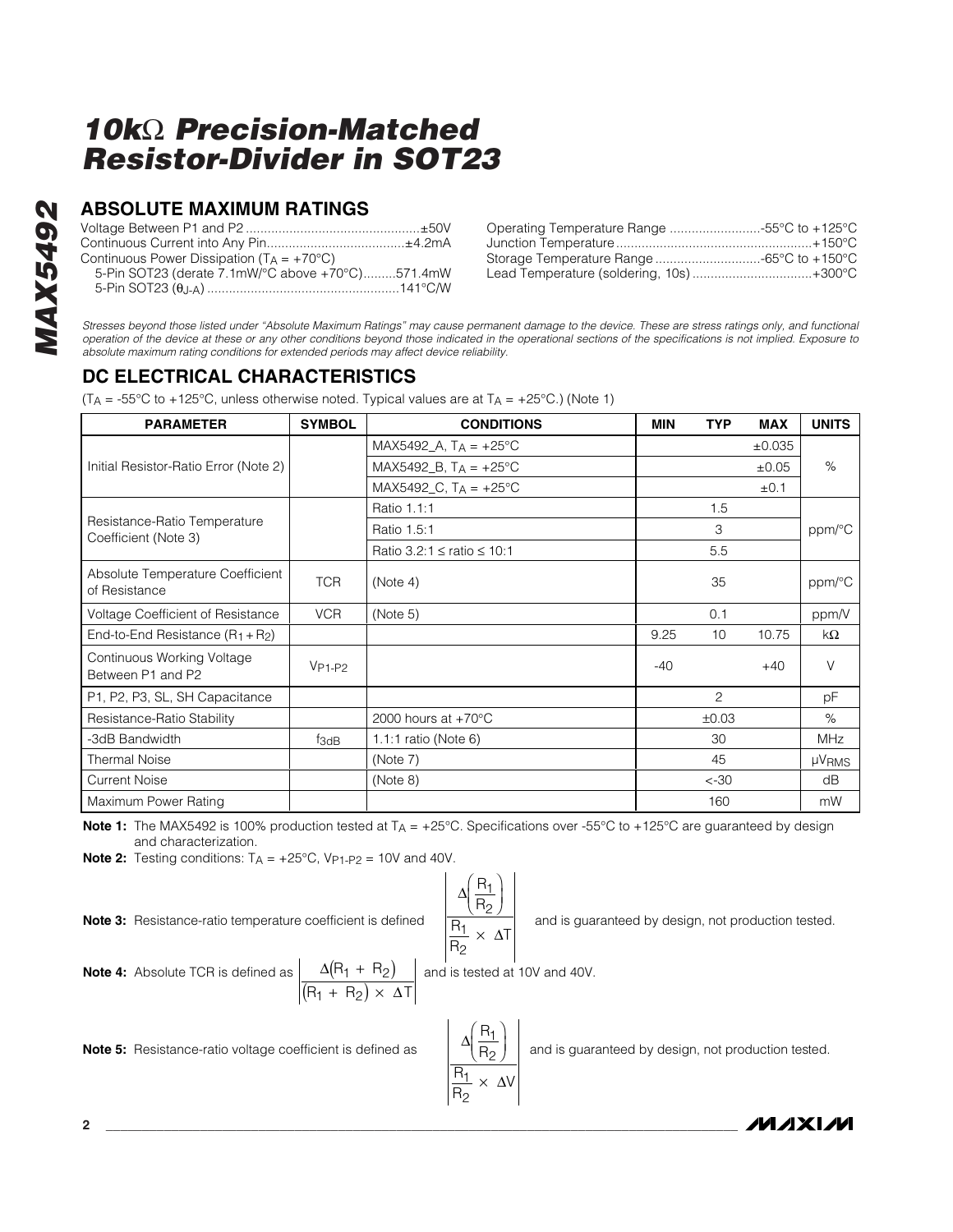# **DC ELECTRICAL CHARACTERISTICS (continued)**

(T<sub>A</sub> = -55°C to +125°C, unless otherwise noted. Typical values are at T<sub>A</sub> = +25°C.) (Note 1)

**Note 6:** Calculate bandwidth by using  $\frac{1}{2.50}$  where C is Cp<sub>3</sub> and R =  $\frac{R_1 \times R_2}{R_1 \times R_2}$ . 2πRC  $R_1 \times R$  $R_1 + R$ 1 × H<sub>2</sub>  $1 + n_2$ × +

> kT C

**Note 7:** Calculated according to

**Note 8:** In accordance with the military specification MIL-STD-202G method 308.



( $V_{P1-P3}$  = 10V,  $T_A$  = +25°C, unless otherwise noted.)



*Typical Operating Characteristics*







**MAX5492** *MAX5492*

**/VI/IXI/VI**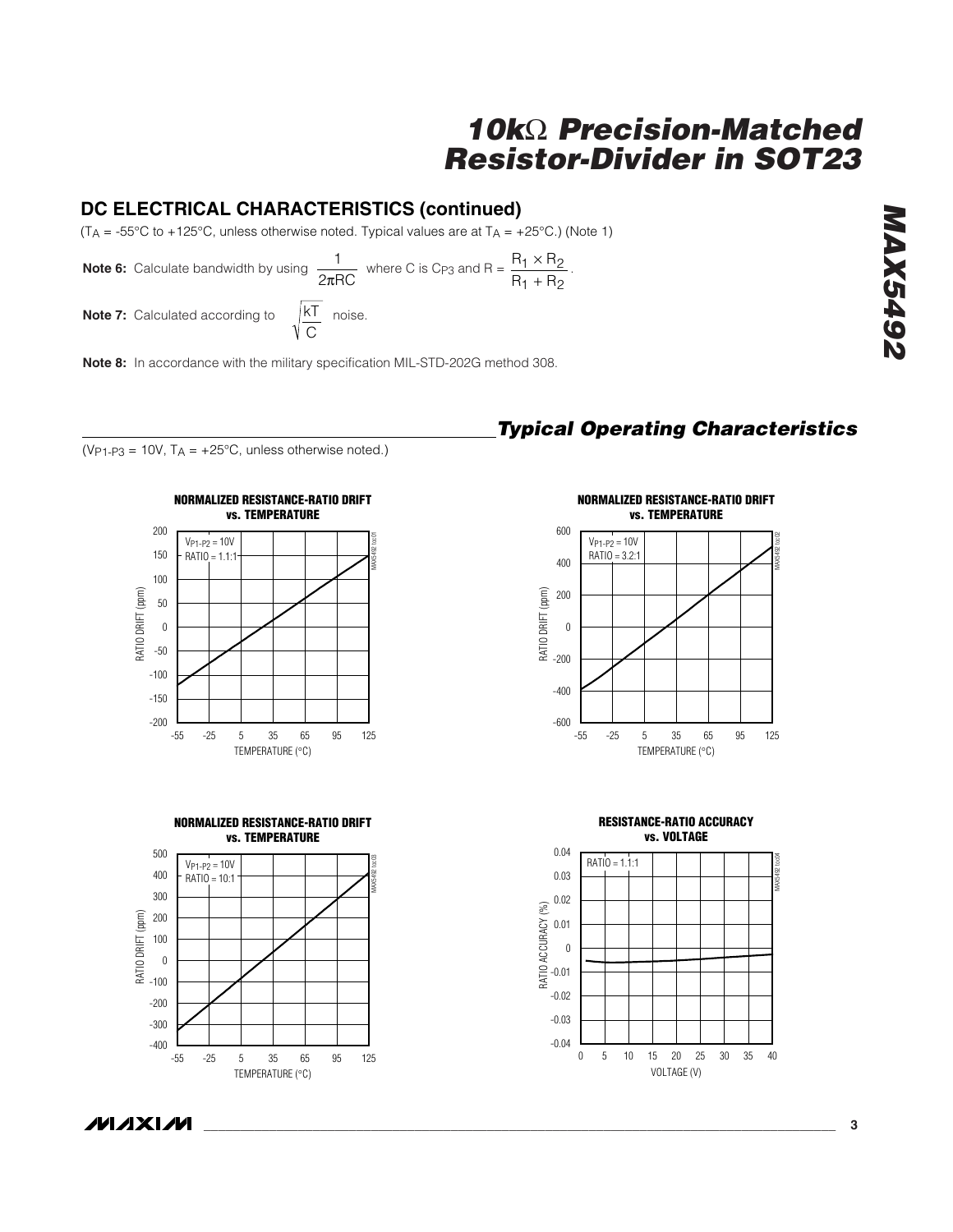

## *Typical Operating Characteristics (continued)*

( $V_{P1-P3}$  = 10V,  $T_A$  = +25°C, unless otherwise noted.)

# *Pin Description*

| <b>PIN</b>     | <b>NAME</b>    | <b>FUNCTION</b>                                                                                                       |
|----------------|----------------|-----------------------------------------------------------------------------------------------------------------------|
|                | P <sub>1</sub> | <b>R1 Connection Terminal</b>                                                                                         |
| 2              | <b>SL</b>      | Sense Connection for Low Side of Resistor String. Leave floating or connect in a Kelvin connection<br>configuration.  |
| 3              | P <sub>2</sub> | R2 Connection Terminal                                                                                                |
| $\overline{4}$ | P3             | Set-Point Connection Terminal                                                                                         |
| 5              | <b>SH</b>      | Sense Connection for High Side of Resistor String. Leave floating or connect in a Kelvin connection<br>configuration. |

# *Detailed Description*

The MAX5492 consists of two precision, low-ratio-drift resistors with an end-to-end resistance of  $10kΩ (R<sub>1</sub> + R<sub>2</sub>).$ (See Figure 1.) P3 is the set point of the divider. The maximum working voltage of the MAX5492 is 40V. This device offers a wide range of resistance ratios (R1/R2) from 1:1 to 10:1 and is ideally suited for precision operational-amplifier gain/attenuation control. The MAX5492 features a ±2kV ESD protection that enhances system robustness. A maximum initial ratio accuracy of 0.035% and a low ratio drift enhance system accuracy.

# *Applications Information*

#### *Kelvin Sensing*

Kelvin sensing can improve accuracy in sensitive applications. Apply a voltage or current at P1 and use sense high (SH) and sense low (SL) to monitor the voltage at the upper and lower ends of the resistor string.

*MAX5492*

**MAX5492**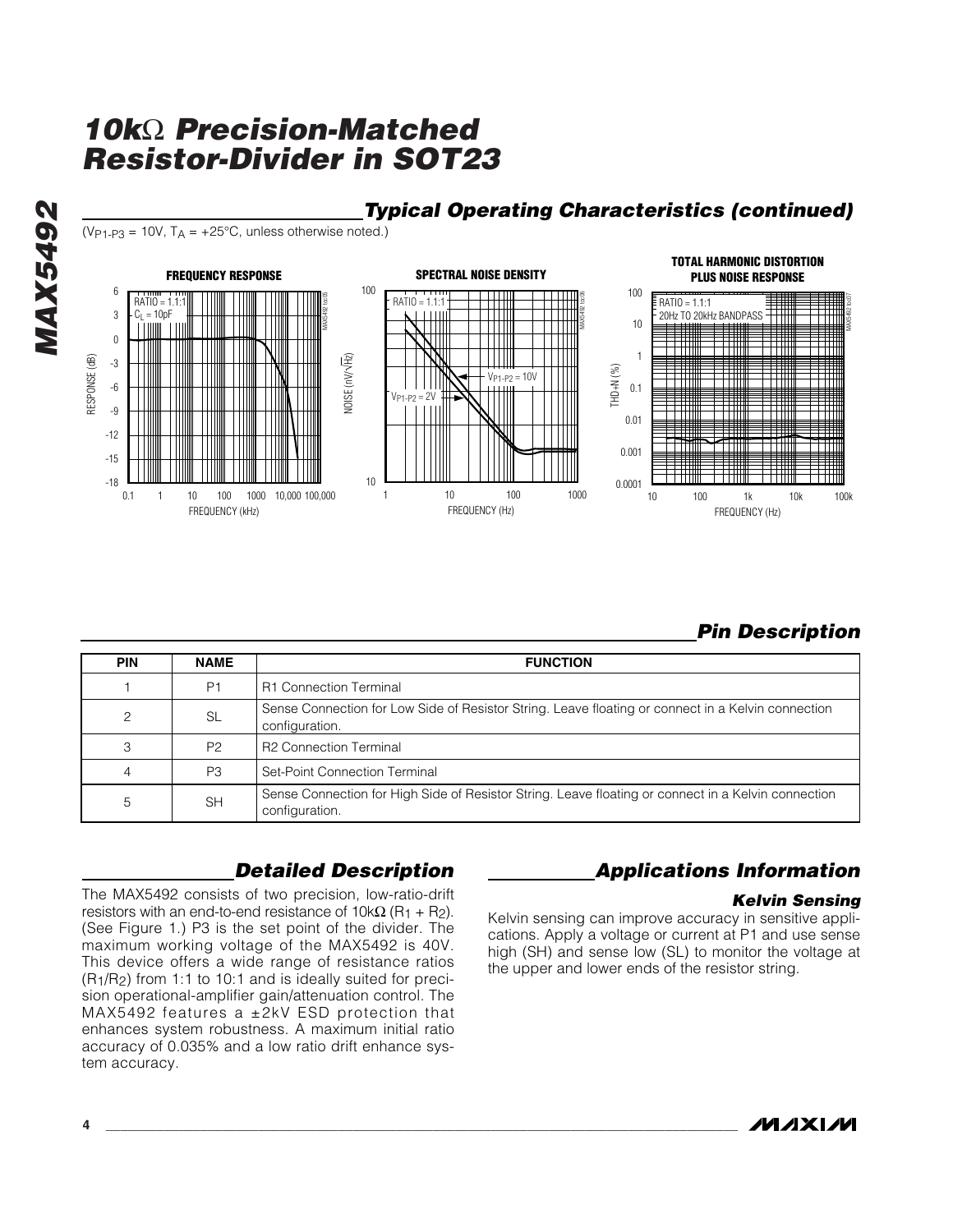# *Typical Applications*



*Figure 1. Inverting Amplifier Configuration*



*Figure 3. Buffered Attenuator*

#### *Self-Heating and Error*

Applying a voltage across terminals P1 and P2 causes the device to heat up due to power dissipation. In highvoltage applications, consider the error in resistanceratio temperature coefficient caused by self-heating. The worst-case self-heating occurs when the operating voltage attains its maximum value. Approximate the result of power dissipation under this condition as:

$$
P_{DISS} = \frac{(V_{MAX})^2}{R} = \frac{(40V)^2}{10k\Omega} = 160mW
$$



*Figure 2. Noninverting Amplifier Configuration*



*Figure 4. Attenuator with Buffer*

The thermal resistance from junction to ambient,  $\theta$ J-A, for a 5-pin SOT23 package is 141°C/W. Calculate the resulting temperature rise as:

$$
\Delta T = 160 \text{mW} \times 141^{\circ} \text{C/W} = 22.5^{\circ} \text{C}
$$

If the ratio temperature coefficient is 1.5ppm/°C (typ), the total error introduced by self-heating is:

$$
22.5^{\circ}
$$
C x 1.5ppm/°C = 33.75ppm

# *MAX5492* **Z67SXVM**

**MAXIM**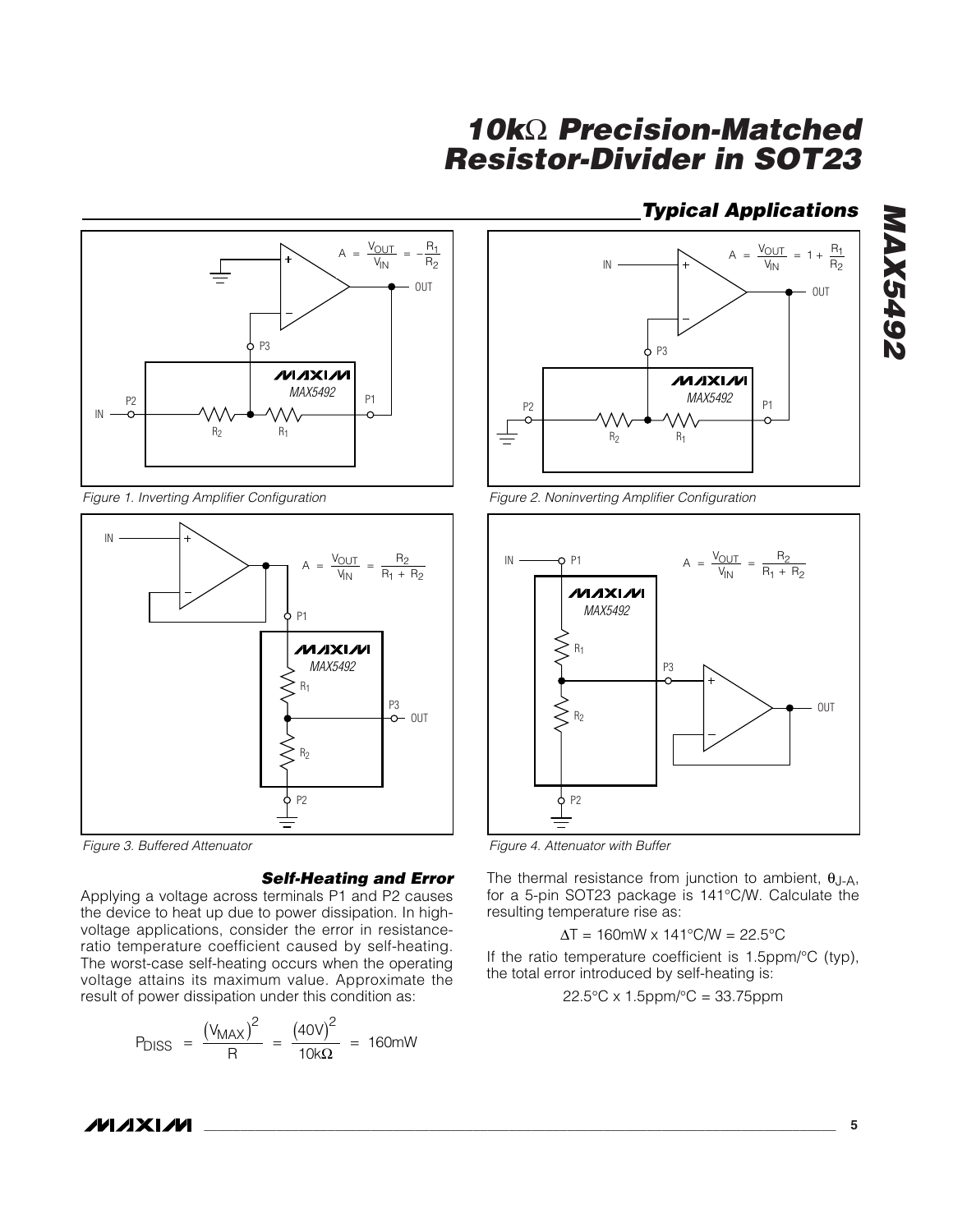#### *How to Order*

| <b>PREFIX ---------------</b><br><b>MAX</b><br>5492                                                                                                        |  | 10000 | -т |
|------------------------------------------------------------------------------------------------------------------------------------------------------------|--|-------|----|
| <b>ROOT PART NUMBER</b><br>MAX5492 = $10k\Omega$ End-to-End                                                                                                |  |       |    |
| <b>RATIO RANGE</b><br>L through W. Resistor ratio must fall in the appropriate<br>ratio range. (See Table 2.)                                              |  |       |    |
| <b>RATIO ACCURACY-</b><br>$A = 0.035\%$ (max); B = 0.05% (max); C = 0.1% (max)                                                                             |  |       |    |
| <b>RESISTANCE RATIO</b><br>Five-number ratio designator. Ratios available from 1:1 to 10:1.<br><b>Format examples:</b><br>$01000 = 1:1$<br>$02500 = 2.5:1$ |  |       |    |
| $07538 = 7.538:1$<br>$10000 = 10:1$<br><b>TAPE AND REEL</b>                                                                                                |  |       |    |

## **Example Part Numbers**

| <b>PART NUMBER</b> | <b>RESISTOR-RATIO</b><br><b>RESISTOR-RATIO RANGE</b><br><b>ACCURACY (% MAX)</b> |       | <b>RESISTOR RATIO</b> |  |
|--------------------|---------------------------------------------------------------------------------|-------|-----------------------|--|
| MAX5492PA02500-T   | 2,000 to 2,999                                                                  | 0.035 | 2.5:1                 |  |
| MAX5492RB03000-T   | 3,000 to 3,999                                                                  | 0.05  | 3:1                   |  |
| MAX5492UA07538-T   | 7.538 to 10.0                                                                   | 0.035 | 7.538:1               |  |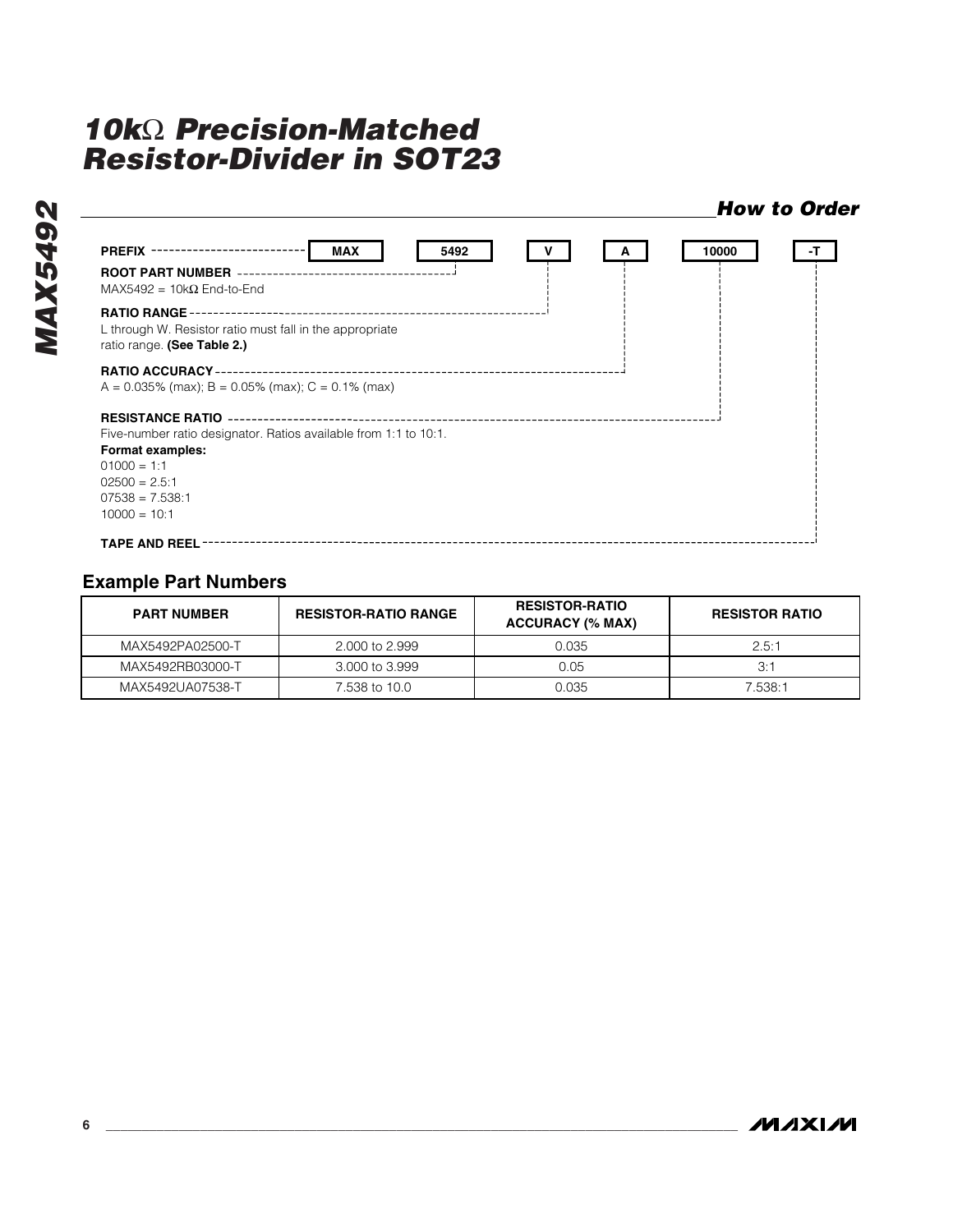# **Table 1. Standard Ratios\***

| <b>PART NUMBER</b> | <b>RESISTOR RATIO</b> | <b>RESISTOR-RATIO</b><br><b>SUFFIX</b> | <b>RESISTOR-RATIO</b><br><b>ACCURACY (% MAX)</b> | <b>TOP MARK</b> |
|--------------------|-----------------------|----------------------------------------|--------------------------------------------------|-----------------|
| MAX5492RA01100-T   | 1.1:1                 | 01100                                  | 0.035                                            | <b>AERA</b>     |
| MAX5492RB01100-T   | 1.1:1                 | 01100                                  | 0.05                                             | <b>AERC</b>     |
| MAX5492RC01100-T   | 1.1:1                 | 01100                                  | 0.1                                              | <b>AERE</b>     |
| MAX5492PA01500-T   | 1.5:1                 | 01500                                  | 0.035                                            | AEQU            |
| MAX5492PB01500-T   | 1.5:1                 | 01500                                  | 0.05                                             | <b>AEQW</b>     |
| MAX5492PC01500-T   | 1.5:1                 | 01500                                  | 0.1                                              | AEQY            |
| MAX5492PA03200-T   | 3.2:1                 | 03200                                  | 0.035                                            | <b>AEVE</b>     |
| MAX5492PB03200-T   | 3.2:1                 | 03200                                  | 0.05                                             | <b>AEVF</b>     |
| MAX5492PC03200-T   | 3.2:1                 | 03200                                  | 0.1                                              | <b>AEVG</b>     |
| MAX5492LA07538-T   | 7.538:1               | 07538                                  | 0.035                                            | AEQB            |
| MAX5492LB07538-T   | 7.538:1               | 07538                                  | 0.05                                             | AEQD            |
| MAX5492LC07538-T   | 7.538:1               | 07538                                  | 0.1                                              | <b>AEQF</b>     |
| MAX5492LA10000-T   | 10:1                  | 10000                                  | 0.035                                            | AEQC            |
| MAX5492LB10000-T   | 10:1                  | 10000                                  | 0.05                                             | AEQE            |
| MAX5492LC10000-T   | 10:1                  | 10000                                  | 0.1                                              | AEQG            |

\**Standard ratios are available for ordering in any quantity. Nonstandard ratios are also available for values from 1:1 to 10:1. A minimum order quantity of 10,000 units is required for nonstandard ratios. Contact factory for more information.* 

## **Table 2. Ratio Ranges**

| <b>LETTER SUFFIX</b> | <b>RESISTOR-RATIO RANGE</b> |
|----------------------|-----------------------------|
|                      | 1.0 to 1.399                |
|                      | 1.4 to 1.999                |
|                      | 2.0 to 2.999                |
| M                    | 3.0 to 7.537                |
|                      | 7.538 to 10                 |

### *Chip Information*

TRANSISTOR COUNT: 0 PROCESS: BiCMOS